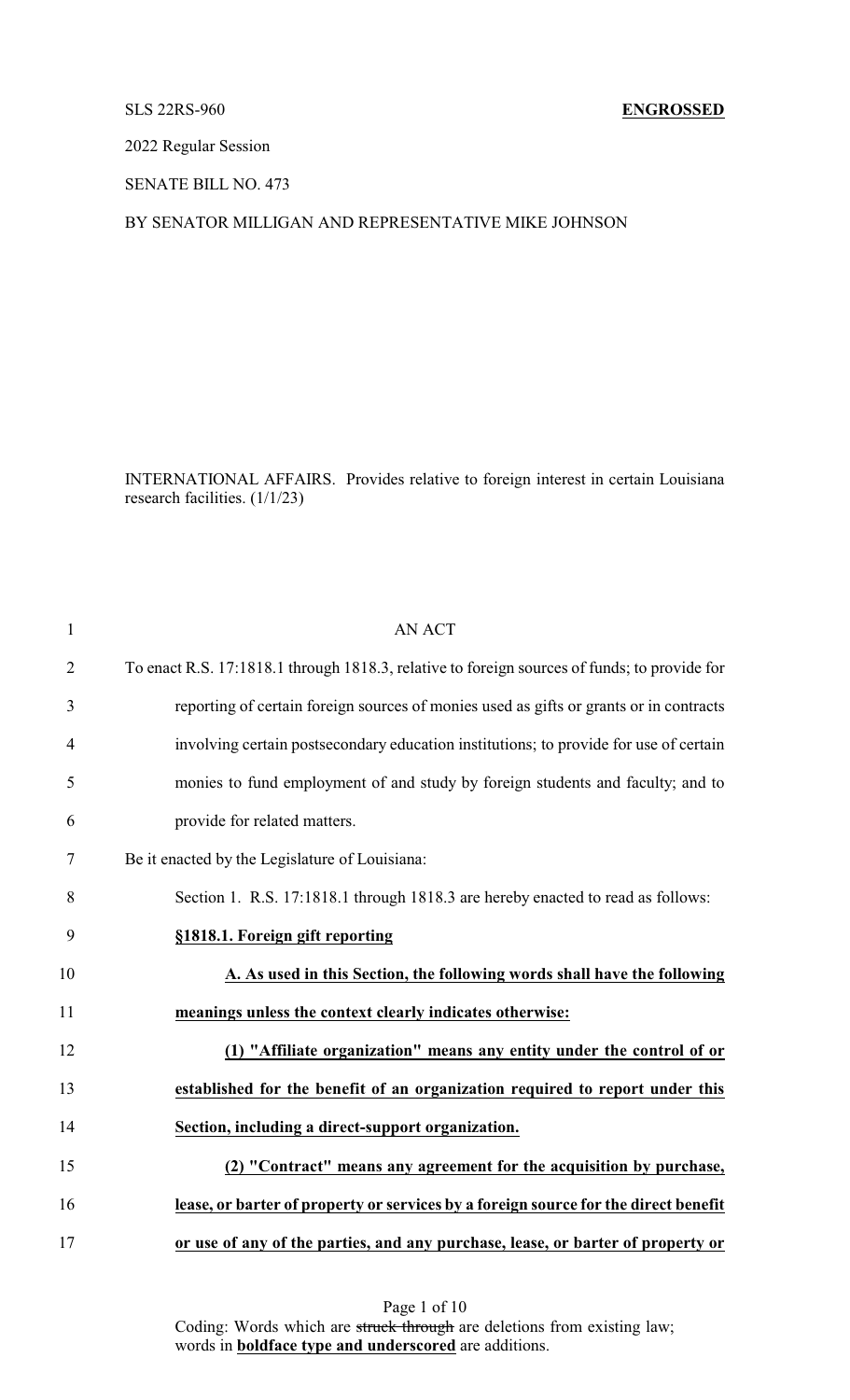| $\mathbf{1}$   | services from a foreign country of concern.                                        |
|----------------|------------------------------------------------------------------------------------|
| $\overline{2}$ | (3) "Foreign country of concern" means a country or nation determined              |
| 3              | by the appropriate federal agency to be a potential source of intelligence         |
| $\overline{4}$ | gathering or espionage activities detrimental to the United States.                |
| 5              | (4) "Foreign government" means the government of any country, nation,              |
| 6              | or group of nations, or any province or other political subdivision of any         |
| $\tau$         | country or nation, other than the government of the United States and its states   |
| 8              | or political subdivisions, including any agent of the foreign government.          |
| 9              | (5) "Foreign source" means any of the following:                                   |
| 10             | (a) A foreign government or an agency of a foreign government.                     |
| 11             | (b) A legal entity, governmental or otherwise, created solely under the            |
| 12             | laws of a foreign state or states.                                                 |
| 13             | (c) An individual who is not a citizen of the United States or of a territory      |
| 14             | or protectorate of the United States.                                              |
| 15             | (d) An agent, including a subsidiary or an affiliate of a foreign legal            |
| 16             | entity, acting on behalf of any source defined in Subparagraph (a), (b), or (c) of |
| 17             | this Paragraph.                                                                    |
| 18             | (6) "Gift" means any contract, gift, grant, endowment, award, or                   |
| 19             | donation of money or property of any kind, or any combination thereof,             |
| 20             | including a conditional or unconditional pledge of a contract, gift, grant,        |
| 21             | endowment, award, or donation. For purposes of this Paragraph, the term            |
| 22             | "pledge" means a promise, agreement, or an expressed intention to give a thing     |
| 23             | of value.                                                                          |
| 24             | "Post-secondary education institution" or "institution" means a                    |
| 25             | Louisiana college or university, a nonpublic post-secondary institution that is    |
| 26             | a member of the Louisiana Association of Independent Colleges and                  |
| 27             | Universities, and any other entity offering a program of post-secondary            |
| 28             | education that has a physical presence in the state and is required to report      |
| 29             | foreign gifts or contracts pursuant to 20 U.S.C. 1011f, or an affiliate            |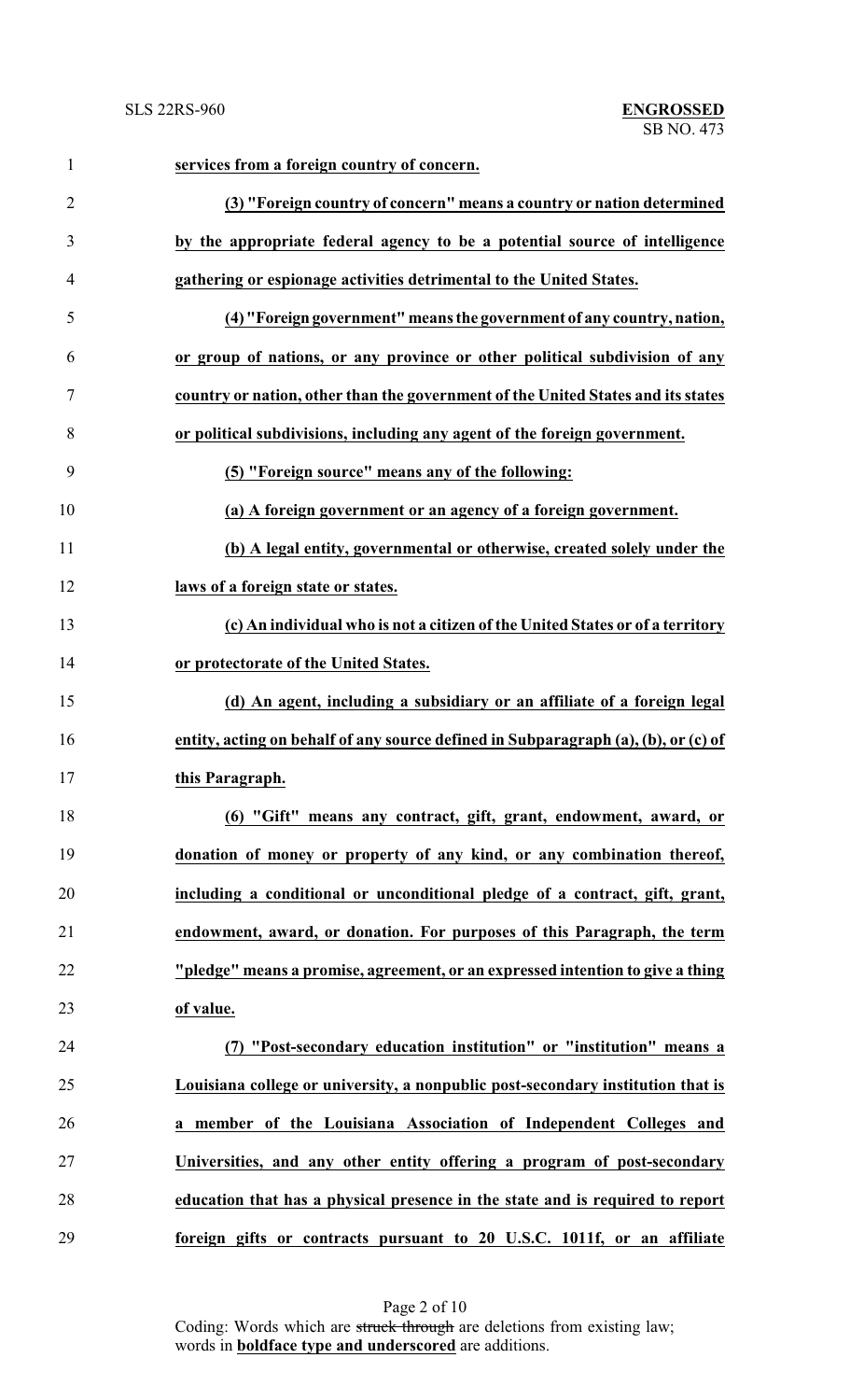| $\mathbf{1}$   | organization of any such college, university, institution, or school.                   |
|----------------|-----------------------------------------------------------------------------------------|
| $\overline{2}$ | B.(1)(a) Each institution shall report any gift received directly or                    |
| 3              | indirectly from a foreign source with a value of fifty thousand dollars or more.        |
| $\overline{4}$ | This report shall be made each January thirty-first and July thirty-first and           |
| 5              | shall include the gifts made during the six-month period ending on the last day         |
| 6              | of the month immediately preceding the reporting month. The institution shall           |
| $\tau$         | include in its report gifts received by all affiliate organizations of the institution. |
| 8              | (b) If a foreign source provides more than one gift directly or indirectly              |
| 9              | to an institution in a single fiscal year and the total value of all gifts is fifty     |
| 10             | thousand dollars or more, then all gifts received from that foreign source shall        |
| 11             | be reported.                                                                            |
| 12             | (c) For purposes of this Paragraph, a gift received from a foreign source               |
| 13             | through an intermediary shall be considered an indirect gift to the institution.        |
| 14             | (2) A report required under this Subsection shall be made to the                        |
| 15             | following entities:                                                                     |
| 16             | (a) The institution's board of supervisors. The respective board shall file             |
| 17             | an annual summary of these gifts with the Board of Regents.                             |
| 18             | (b) Unless already reported to the institution's board of supervisors, an               |
| 19             | annual summary of the gifts shall be filed with the Board of Regents for any            |
| 20             | institution or affiliate organization of the institution.                               |
| 21             | C. Reports of gifts subject to the requirements of this Section shall                   |
| 22             | include the following information, unless the information is exempt from                |
| 23             | disclosure under the provisions of this Section or otherwise prohibited or              |
| 24             | deemed confidential under federal or state law:                                         |
| 25             | (1) The amount of the gift, and the date it was received.                               |
| 26             | (2) The contract start and end date, if the gift is a contract.                         |
| 27             | (3) The name of the foreign source and, if not a foreign government, the                |
| 28             | country of citizenship, if known, and the country of principal residence or             |
| 29             | domicile of the foreign source.                                                         |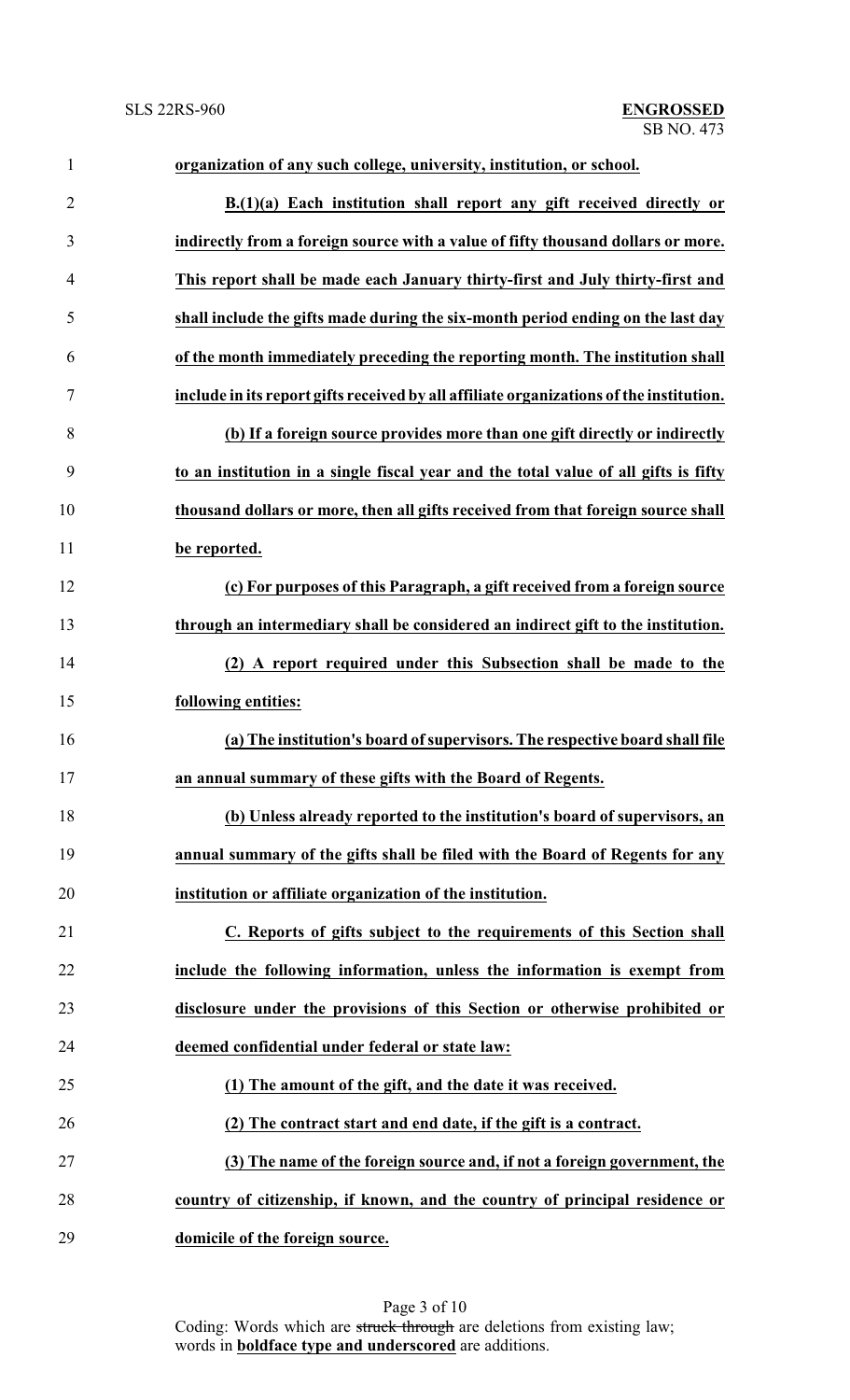| $\mathbf{1}$   | $(4)(a)$ A copy of any gift agreement between the foreign source and the            |
|----------------|-------------------------------------------------------------------------------------|
| $\overline{2}$ | institution, signed by the foreign source and the chief administrative officer of   |
| 3              | the institution, or their respective designees, which includes a detailed           |
| $\overline{4}$ | description of the purpose for which the gift is to be used by the institution, the |
| 5              | identification of the persons whom the gift is explicitly intended to benefit, and  |
| 6              | any applicable conditions, requirements, restrictions, or terms made a part of      |
| 7              | the gift regarding the control of curricula, faculty, student admissions, student   |
| 8              | fees, or contingencies placed upon the institution to take a specific public        |
| 9              | position or to award an honorary degree. If an agreement contains information       |
| 10             | protected from disclosure, an abstract and redacted copy of the disclosure          |
| 11             | containing information that is not protected shall be submitted in lieu of a copy   |
| 12             | of the agreement.                                                                   |
| 13             | (b) Beginning July 1, 2023, the internal auditor of the Board of Regents            |
| 14             | shall annually inspect or audit a random sample of at least five percent of the     |
| 15             | total number of gifts disclosed by or gift agreements received from any             |
| 16             | institution during the previous fiscal year to determine the institution's          |
| 17             | compliance with the requirements of this Section.                                   |
| 18             | (c) Upon request by the governor, the president of the Senate, or the               |
| 19             | speaker of the House of Representatives, the internal auditor of the Board of       |
| 20             | Regents shall inspect or audit a gift or gift agreement.                            |
| 21             | D. An institution that knowingly, willfully, or negligently fails to disclose       |
| 22             | the information required in this Section shall be subject to a civil penalty of one |
| 23             | hundred five percent of the amount of the undisclosed gift, payable only from       |
| 24             | non-state funds of the institution or the affiliate organization that received the  |
| 25             | gift. The recovered funds shall be deposited into the State General Fund.           |
| 26             | §1818.2. Screening foreign researchers                                              |
| 27             | A.(1) Every person seeking employment with a post-secondary education               |
| 28             | institution as defined in R.S. 17:1818.1 in a research or research-related support  |
| 29             | position, or applying as a graduate or undergraduate student for a research or      |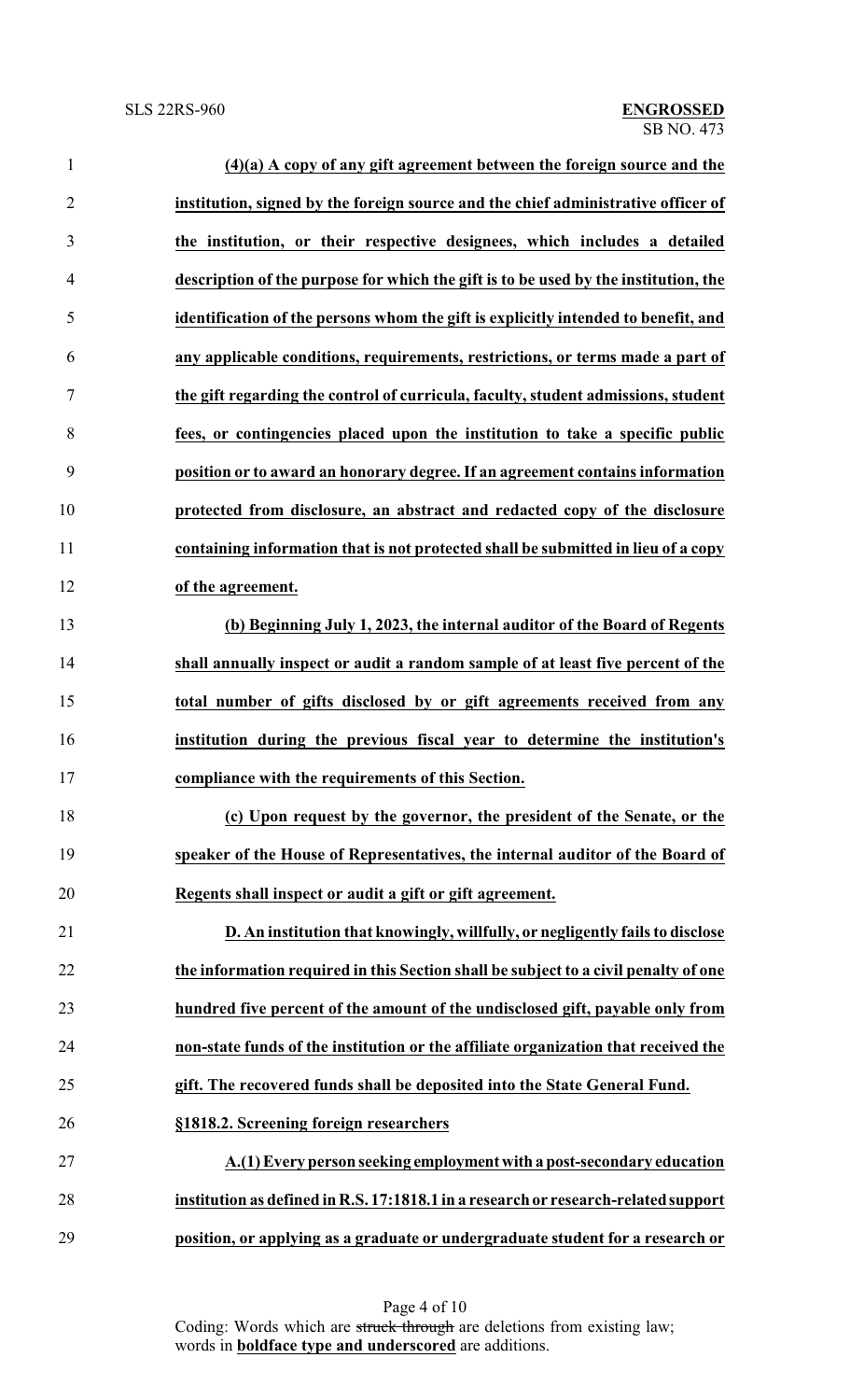| $\mathbf{1}$   | research-related support position, or for a position as a visiting researcher shall, |
|----------------|--------------------------------------------------------------------------------------|
| $\overline{2}$ | prior to being interviewed or offered a position of employment, be screened by       |
| 3              | the institution to determine if any of the following apply to the person:            |
| $\overline{4}$ | (a) The person is a citizen of a foreign country and not a permanent                 |
| 5              | resident of the United States.                                                       |
| 6              | (b) The person is a citizen or permanent resident of the United States               |
| 7              | who has any affiliation with an institution or program in a foreign country of       |
| 8              | concern as defined in R.S. 17:1818.1.                                                |
| 9              | (c) The person has at least one year of prior employment or training in              |
| 10             | a foreign country of concern as defined in R.S. 17:1818.1, except for                |
| 11             | employment or training by an agency of the United States government.                 |
| 12             | (2) The provisions of this Subsection shall apply only to institutions that          |
| 13             | receive state appropriations and have annual research budgets of ten million         |
| 14             | dollars or more.                                                                     |
| 15             | B. Each foreign applicant for a position listed in Subsection A of this              |
| 16             | Section shall submit a copy of the applicant's current passport and the most         |
| 17             | recently submitted Online Nonimmigrant Visa Application, DS-160. After               |
| 18             | extraction of all information relevant to the requirements of this Section, the      |
| 19             | institution may destroy or return the copy of the DS-160 submitted by an             |
| 20             | applicant.                                                                           |
| 21             | C. Each applicant for a position listed in Subsection A of this Section              |
| 22             | shall submit a complete resume and curriculum vitae, including every                 |
| 23             | institution of higher education attended; all previous employment since the          |
| 24             | applicant's eighteenth birthday; a list of all published material for which the      |
| 25             | applicant received credit as an author, a researcher, or otherwise or to which       |
| 26             | the applicant contributed significant research, writing, or editorial support; a     |
| 27             | list of the applicant's current and pending research funding, and its amount,        |
| 28             | from any source, including the applicant's role on the project, and a brief          |
| 29             | description of the research; and a full disclosure of nonuniversity professional     |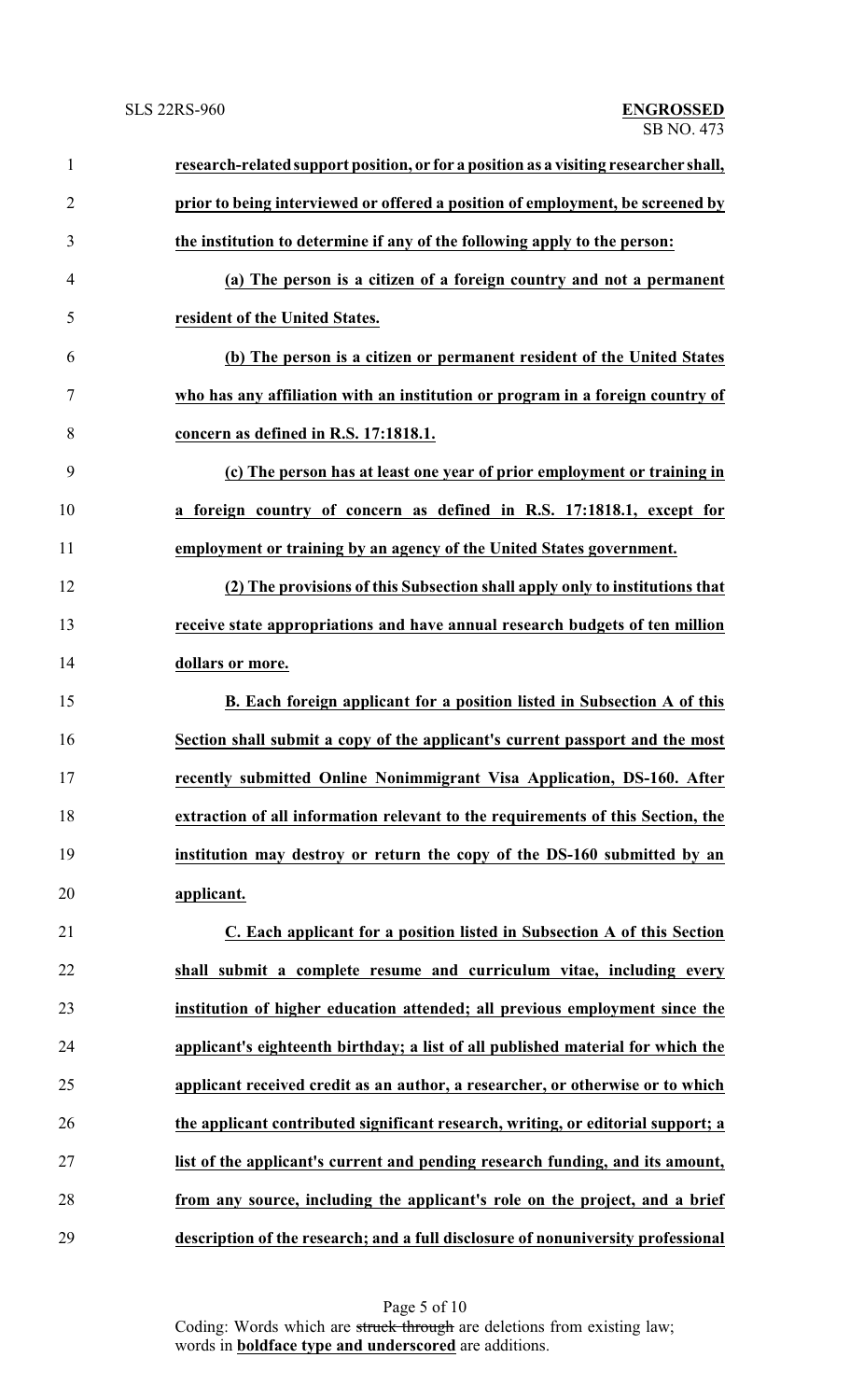| $\mathbf{1}$   | activities, including any affiliation with an institution or program in a foreign |
|----------------|-----------------------------------------------------------------------------------|
| $\overline{2}$ | country of concern. If an applicant has been continually employed or enrolled     |
| 3              | in a postsecondary education institution in the United States for twenty years    |
| 4              | or more, the resume may, but is not required to, include employment history       |
| 5              | before the most recent twenty year period.                                        |
| 6              | D. The president or chief administrative officer of the institution shall         |
| 7              | designate a research integrity officer to review all materials required by this   |
| 8              | Section and shall take necessary and reasonable steps to verify all attendance,   |
| 9              | employment, publications, and contributions listed in the application prior to    |
| 10             | any interview for or offer of a position to the applicant. Necessary and          |
| 11             | reasonable steps shall include the following:                                     |
| 12             | Searching public databases for research publications and<br>(1)                   |
| 13             | presentations.                                                                    |
| 14             | (2) Searching public conflict of interest records to identify any research        |
| 15             | publication or presentation that may have been omitted from the application.      |
| 16             | (3) Contacting all employers from the previous ten years to verify                |
| 17             | employment.                                                                       |
| 18             | (4) Contacting all institutions of higher education attended to verify            |
| 19             | enrollment and educational progress.                                              |
| 20             | (5) Searching public listings of persons subject to sanctions or                  |
| 21             | restrictions under federal or state law.                                          |
| 22             | (6) Submission of the applicant's name and other identifying information          |
| 23             | to the Federal Bureau of Investigation or other federal agency to review the      |
| 24             | applicant for purposes of national security.                                      |
| 25             | E. Each institution may direct the research integrity officer to approve          |
| 26             | an applicant for hire based on a risk-based determination considering the         |
| 27             | nature of the research and the background and ongoing affiliations of the         |
| 28             | applicant.                                                                        |
| 29             | F. The requirements of this Section shall be completed before                     |

Page 6 of 10 Coding: Words which are struck through are deletions from existing law; words in **boldface type and underscored** are additions.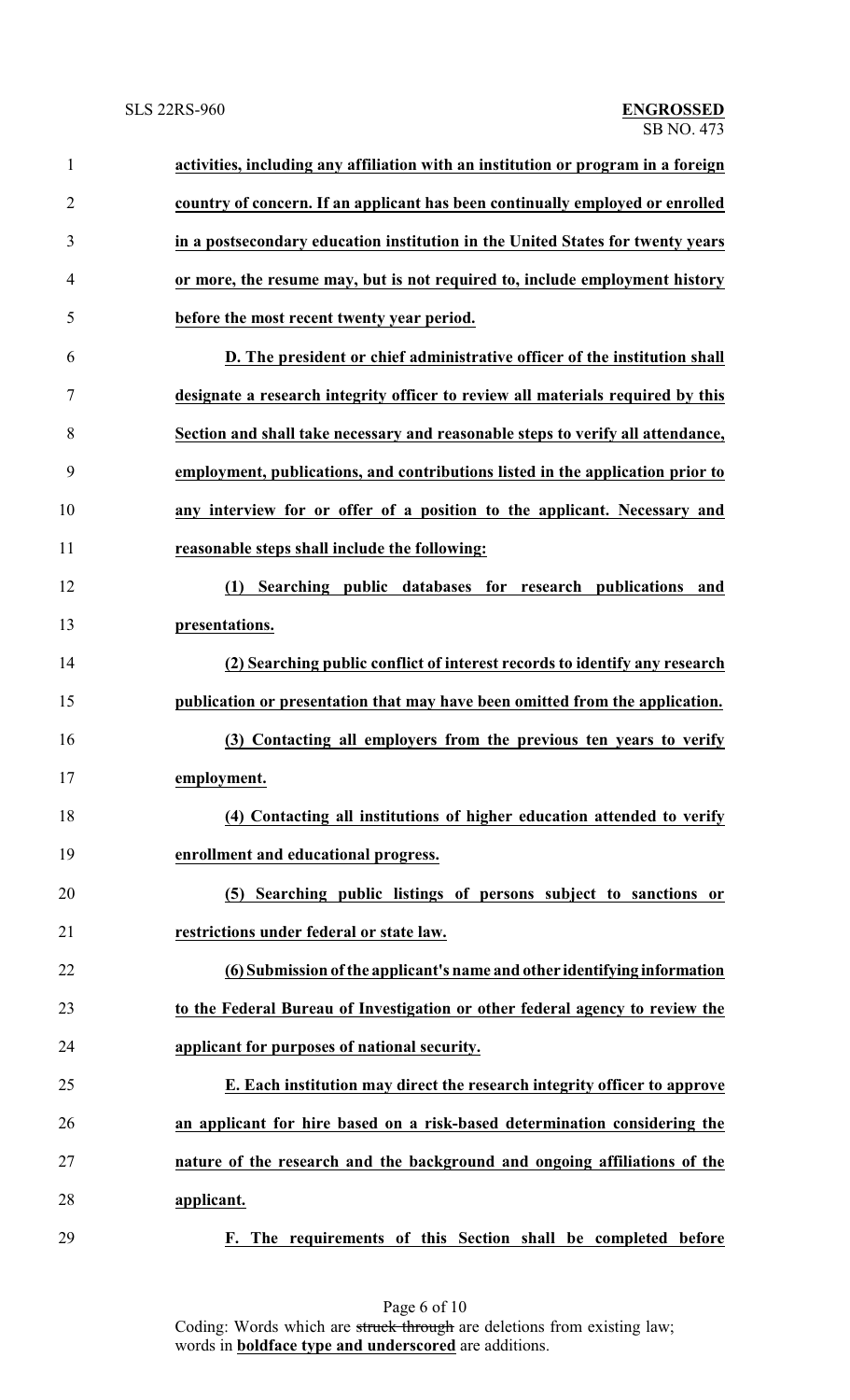| $\mathbf{1}$   | interviewing or offering any position to an applicant for a position listed in     |
|----------------|------------------------------------------------------------------------------------|
| $\overline{2}$ | <b>Subsection A of this Section.</b>                                               |
| 3              | G. Prior to July 1, 2025, the office of the legislative auditor shall perform      |
| $\overline{4}$ | an operational audit regarding implementation of the provisions of this Section.   |
| 5              | §1818.3. Foreign travel; research institutions                                     |
| 6              | A. By January 1, 2023, each post-secondary education institution as                |
| 7              | defined in R.S. 17:1818.1 that receives state appropriations and has a research    |
| 8              | budget of ten million dollars or more shall establish an international travel      |
| 9              | approval and monitoring program. The program shall require preapproval and         |
| 10             | screening by a research integrity officer designated by the president or chief     |
| 11             | administrative officer of the institution for any employment-related foreign       |
| 12             | travel and employment-related foreign activities engaged in by any faculty         |
| 13             | member, researcher, or any other research department staff. This requirement       |
| 14             | is in addition to any other travel approval process applicable to the institution. |
| 15             | B.(1) Preapproval by the research integrity officer shall be based on the          |
| 16             | applicant's review and acknowledgment of guidance published by the institution     |
| 17             | which relates to countries under sanctions or other restrictions imposed by the    |
| 18             | state or federal government, including any federal license requirement; customs    |
| 19             | rules; export controls; restrictions on taking institution property, including     |
| 20             | intellectual property, abroad; restrictions on presentations, teaching, and        |
| 21             | interactions with foreign colleagues; and other subjects important to the          |
| 22             | research and academic integrity of the institution.                                |
| 23             | (2) Preapproval shall be based on the binding commitment of the                    |
| 24             | individual traveler not to violate the institution's limitations on travel and     |
| 25             | activities abroad and to obey all applicable federal laws.                         |
| 26             | C. The state college or university shall maintain records of all foreign           |
| 27             | travel requests and approvals; expenses reimbursed by the institution during       |
| 28             | travel, including for transportation, food, and lodging; and payments and          |
| 29             | honoraria received during the travel and activities, including for transportation, |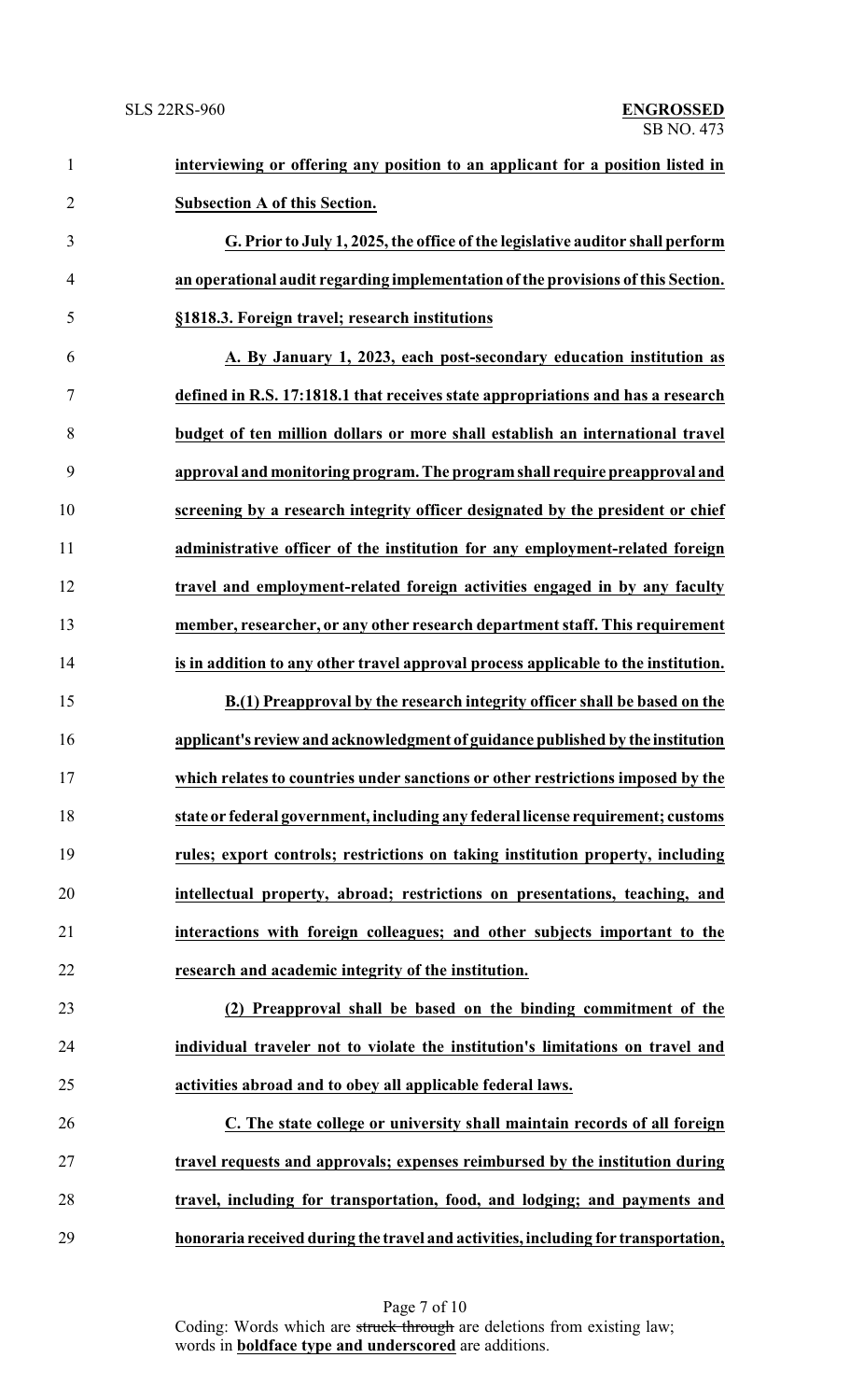| $\mathbf{1}$   | food, and lodging. The institution shall keep records of the purpose of the travel |
|----------------|------------------------------------------------------------------------------------|
| 2              | and any records related to the foreign activity review. These records shall be     |
| 3              | retained for at least three years or any longer period of time required by any     |
| $\overline{4}$ | other applicable state or federal law.                                             |
| 5              | D. The institution shall provide an annual report of travel to foreign             |
| 6              | countries of concern as defined in R.S. 17:1818.1 listing individual travelers,    |
|                | foreign locations visited, and foreign institutions visited to the board of        |
| 8              | supervisors of the applicable institution.                                         |
| 9              | E. By July 1, 2025, the office of the legislative auditor shall perform an         |
| 10             | operational audit regarding the implementation of this Section.                    |
| 11             | Section 2. This Act shall become effective on January 1, 2023.                     |
|                |                                                                                    |

The original instrument was prepared by Thomas L. Tyler. The following digest, which does not constitute a part of the legislative instrument, was prepared by Alan Miller.

DIGEST SB 473 Engrossed 2022 Regular Session Milligan

Proposed law provides for reporting of gifts and contracts funded from foreign sources, screening of foreign researchers, and travel involving institutions of higher education.

Proposed law defines certain terms including "affiliate organization", "foreign country of concern", and "foreign source".

Proposed law requires each institution of higher education to report any gift received directly or indirectly from a foreign source having a value of \$50,000 or more in a fiscal year and that the report include all gifts valued at \$50,000 or more. Provides that the report be made to the following:

- (1) The institution's board of supervisors and an annual summary to the Board of Regents.
- (2) Unless already reported to the institution's board of supervisors, an annual summary of the gifts shall be filed with the Board of Regents for any institution of higher education or an affiliate organization of the institution.

Proposed law requires that the report include the amount of the gift and the date received; if the gift is a contract, its start and end date; name of the foreign source and country of principal residence or domicile; and a copy of the agreement between the foreign source and the institution.

Proposed law, beginning July 1, 2023, requires the internal auditor of the Board of Regents to annually audit a random sample of at least five percent of the total number of gifts. Provides for audits upon request by the governor or the presiding officers of the legislature.

Proposed law subjects an institution of higher education to a civil penalty of 105% of the

Page 8 of 10 Coding: Words which are struck through are deletions from existing law; words in **boldface type and underscored** are additions.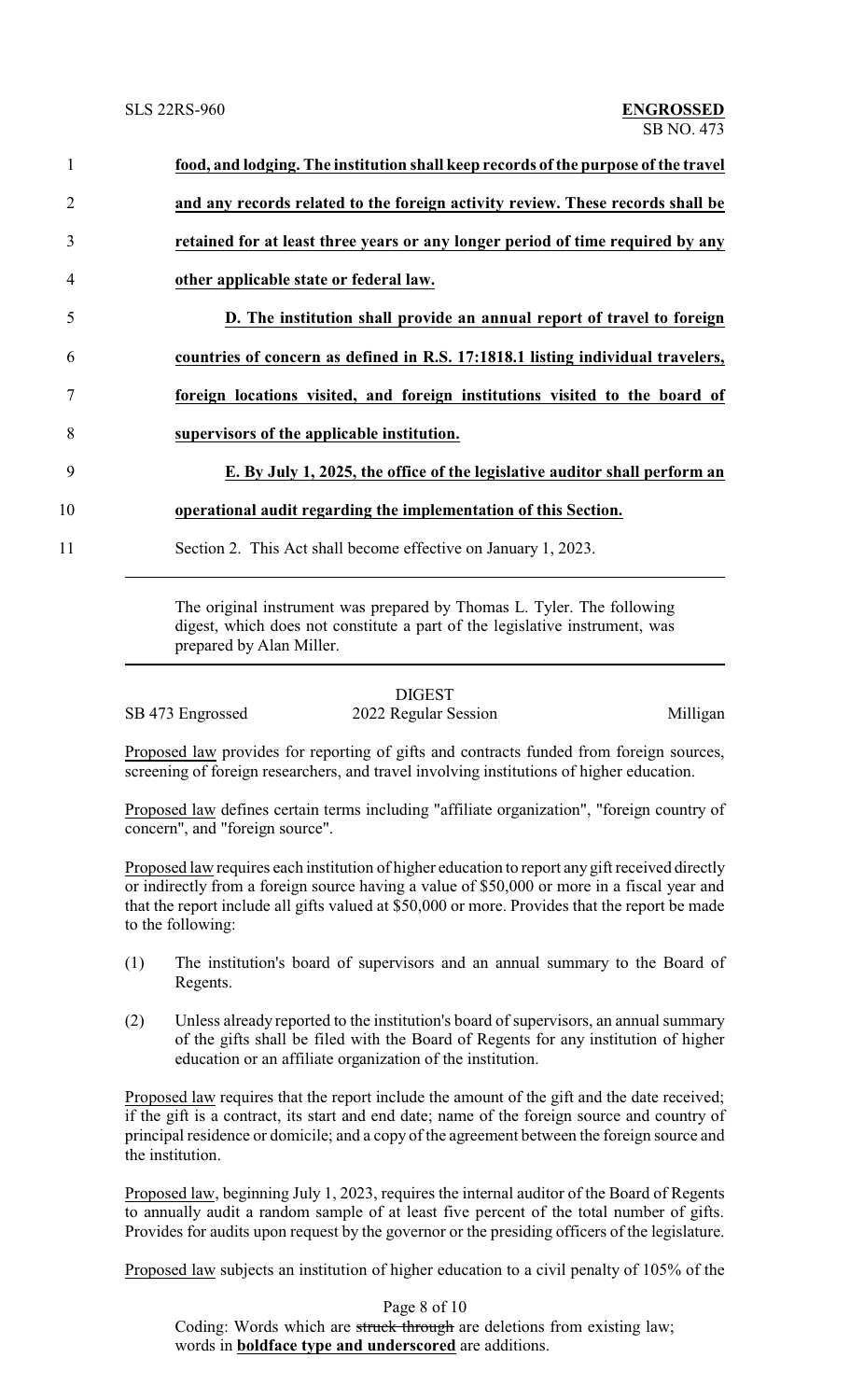amount of undisclosed gifts if it knowingly, willfully, or negligently fails to disclose the information required in proposed law.

Proposed law requires that every person seeking employment in an institution of higher education that receives state appropriations and has an annual research budget of \$10 million or more, in a research or research-related support position, or applying as a graduate or undergraduate student for a research or research-related support position, or for a position as a visiting researcher be screened prior to being interviewed or offered a position of employment to determine the following:

- (1) Whether the person is a citizen of a foreign country and not a permanent resident of the United States.
- (2) Whether the person is a citizen or permanent resident of the United States who has any affiliation with an institution or program in a foreign country of concern.
- (3) Whether the person has at least one year of prior employment or training in a foreign country of concern, except for employment or training by an agency of the United States government.

Proposed law requires foreign applicants to provide a copy of their current passport and the most recently submitted Online Nonimmigrant Visa Application, DS-160.

Proposed law requires every applicant to submit a complete resume and curriculum vitae, including every institution of higher education attended; all previous employment since the applicant's eighteenth birthday; a list of all published material for which the applicant received credit as an author, a researcher, or otherwise or to which the applicant contributed significant research, writing, or editorial support; a list of the applicant's current and pending research funding, and its amount, from any source, including the applicant's role on the project, and a brief description of the research; and a full disclosure of non-university professional activities, including any affiliation with an institution or program in a foreign country of concern. If an applicant has been continually employed or enrolled in a postsecondary education institution in the United States for 20 years or more, the resume may but does not have to, include employment history before the most recent twenty year period.

Proposed law requires review and verification of all materials submitted as well as attendance, employment, publications, and contributions listed in the application prior to any interview for or offer of a position to the applicant. Provides that verification steps include the following:

- (1) Searching public databases for research publications and presentations.
- (2) Searching public conflict of interest records to identify any research publication or presentation that may have been omitted from the application.
- (3) Contacting all employers from the previous 10 years to verify employment.
- (4) Contacting all institutions of higher education attended to verify enrollment and educational progress.
- (5) Searching public listings of persons subject to sanctions or restrictions under federal law.
- (6) Submission of the applicant's name and other identifying information to the Federal Bureau of Investigation or other federal agency to review the applicant for purposes of national security.

Page 9 of 10

Coding: Words which are struck through are deletions from existing law; words in **boldface type and underscored** are additions.